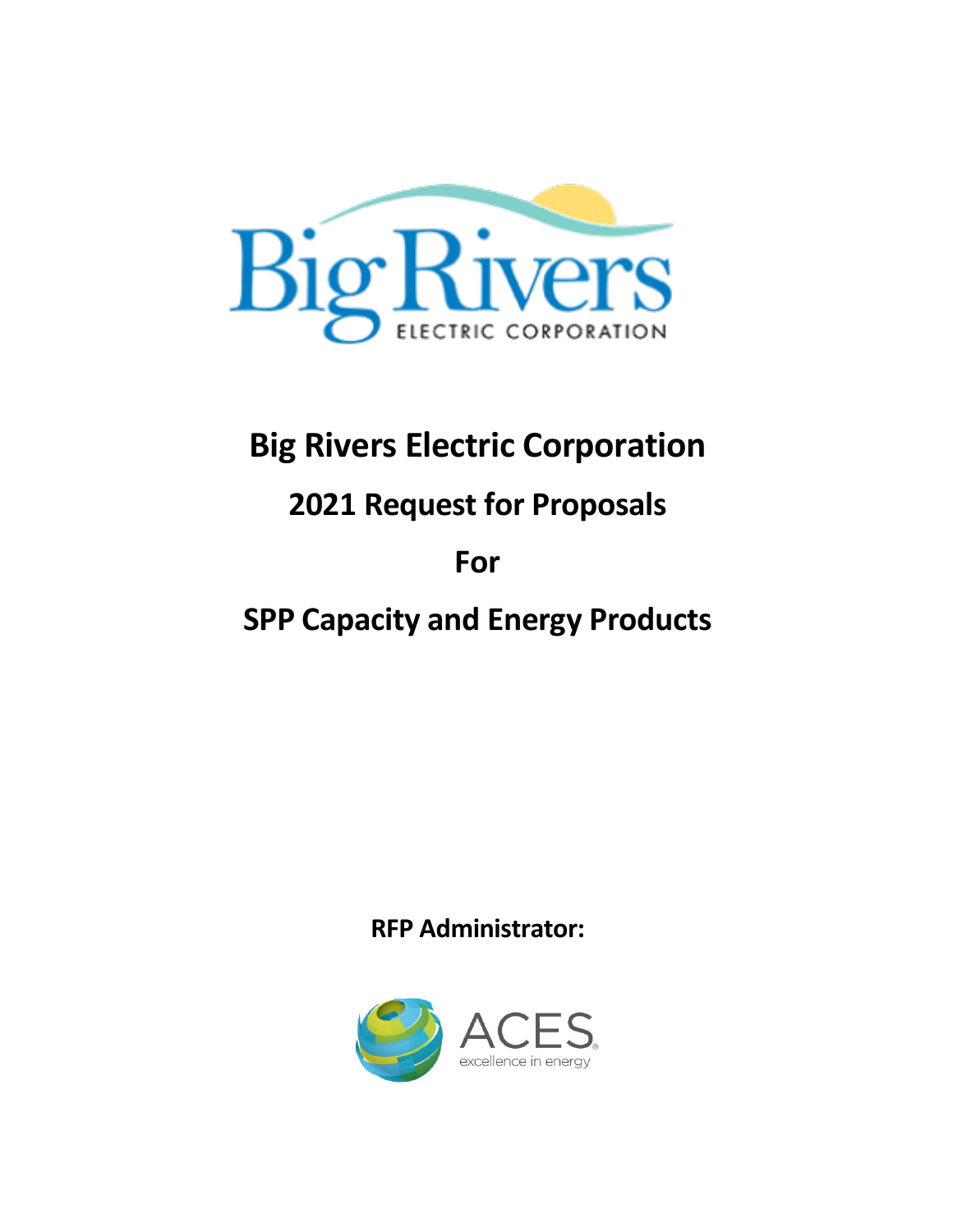## **Contents:**

| 1. |        |  |
|----|--------|--|
|    | 1.1.   |  |
|    | 1.2.   |  |
|    | 1.3.   |  |
| 2. |        |  |
|    | 2.1.   |  |
|    | 2.2.   |  |
|    | 2.3.   |  |
|    | 2.4.   |  |
|    | 2.5.   |  |
|    |        |  |
| 3. |        |  |
|    | 3.1.   |  |
|    | 3.1.1. |  |
|    | 3.1.2. |  |
|    | 3.1.3. |  |
|    | 3.1.4. |  |
|    | 3.2.   |  |
|    | 3.3.   |  |
| 4. |        |  |

## **Appendices (Available on the RFP Website)**

| <b>Notice of Intent to Provide Proposal</b><br>A |  |
|--------------------------------------------------|--|
|--------------------------------------------------|--|

- $B-1$ Evaluation Form for Evaluation Form for Firm (LD) Load Following Energy and **Non-energy SPP Obligations**
- $B-2$ Evaluation Form for Evaluation Form for Firm (LD) Energy Only Blocks
- $B-3$ **Evaluation Form for SPP Firm Capacity**
- $\mathbf{C}$ **Non-Disclosure Agreement**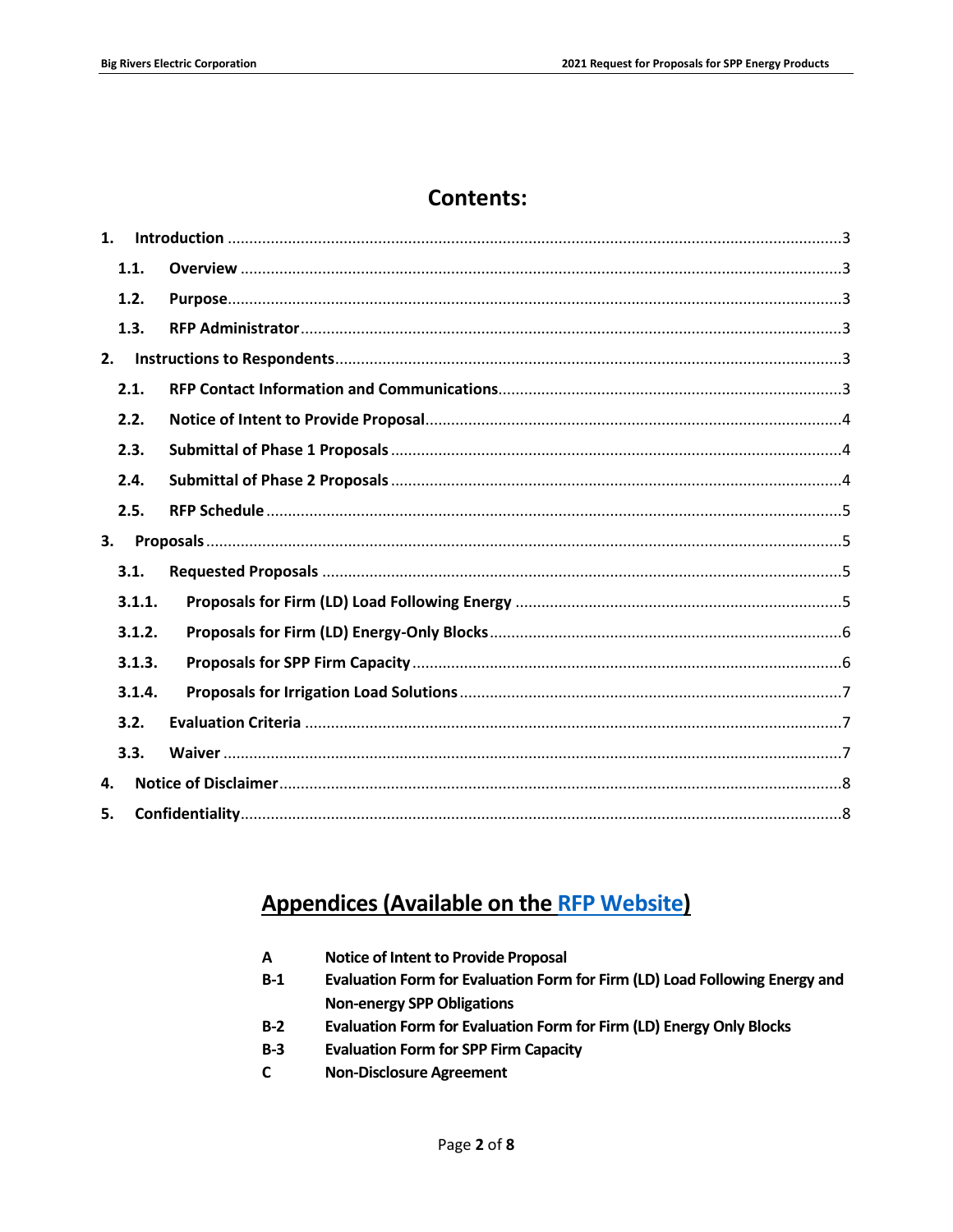## <span id="page-2-0"></span>**1. Introduction**

#### <span id="page-2-1"></span>**1.1. Overview**

Big Rivers Electric Corporation (Big Rivers) is a member-owned, not-for-profit, generation and transmission cooperative (G&T) headquartered in Henderson, Kentucky. Big Rivers provides wholesale electric power and services to three distribution cooperative members across 22 counties in western Kentucky.

The member cooperatives are Jackson Purchase Energy Corporation, Kenergy Corporation, and Meade County Rural Electric Cooperative Corporation. The three member-owners of Big Rivers serve more than 118,000 members.

In addition to serving its three member-owners, Big Rivers also provides wholesale electric power services to three Nebraska municipal utilities: Northeast Nebraska Public Power District (NeNPPD), City of Wayne (Wayne), and City of Wakefield (Wakefield) (collectively, Nebraska Utilities).

#### <span id="page-2-2"></span>**1.2. Purpose**

Big Rivers is issuing this Request for Proposal (RFP) to assist in meeting the specific capacity and energy needs of the Nebraska Utilities for the period beginning January 1, 2022 and ending May 31, 2027. Big Rivers is seeking offers for (i) Firm (LD) load following energy at the Nebraska Utilities' load node in SPP, (ii) Firm (LD) energy-only blocks at SPP North Hub or the Nebraska Utilities' load node, (iii) SPP Firm capacity, and (iv) innovative proposals to reduce the price volatility of the Nebraska Utilities' May through September annual irrigation load.

### <span id="page-2-3"></span>**1.3. RFP Administrator**

The duties of the RFP Administrator will be performed by Alliance for Cooperative Energy Services Power Marketing LLC (ACES).

ACES' business model provides an established infrastructure of independent energy management practices that supports the verification of, and compliance with, applicable processes, policies, and procedures. ACES manages a significant amount of confidential data through a combination of specific internal guidelines, the company's independent control group, the company's corporate compliance manager, and periodic reporting to its Board of Directors' Risk Oversight and Audit Committee. ACES takes its obligations regarding the maintenance of Confidential Information very seriously and will handle all Confidential Information with the highest professional regard.

## <span id="page-2-4"></span>**2. Instructions to Respondents**

### <span id="page-2-5"></span>**2.1. RFP Contact Information and Communications**

All communications from parties responding to this RFP (Respondent(s)) shall be directed to the Big Rivers 2021 SPP RFP team. Questions or requests for clarifying information must be directed through the designated RFP email address: [BREC2021SPPRFP@acespower.com.](mailto:BREC2021SPPRFP@acespower.com) All oral discussions or communications are discouraged and will be considered unofficial and non-binding.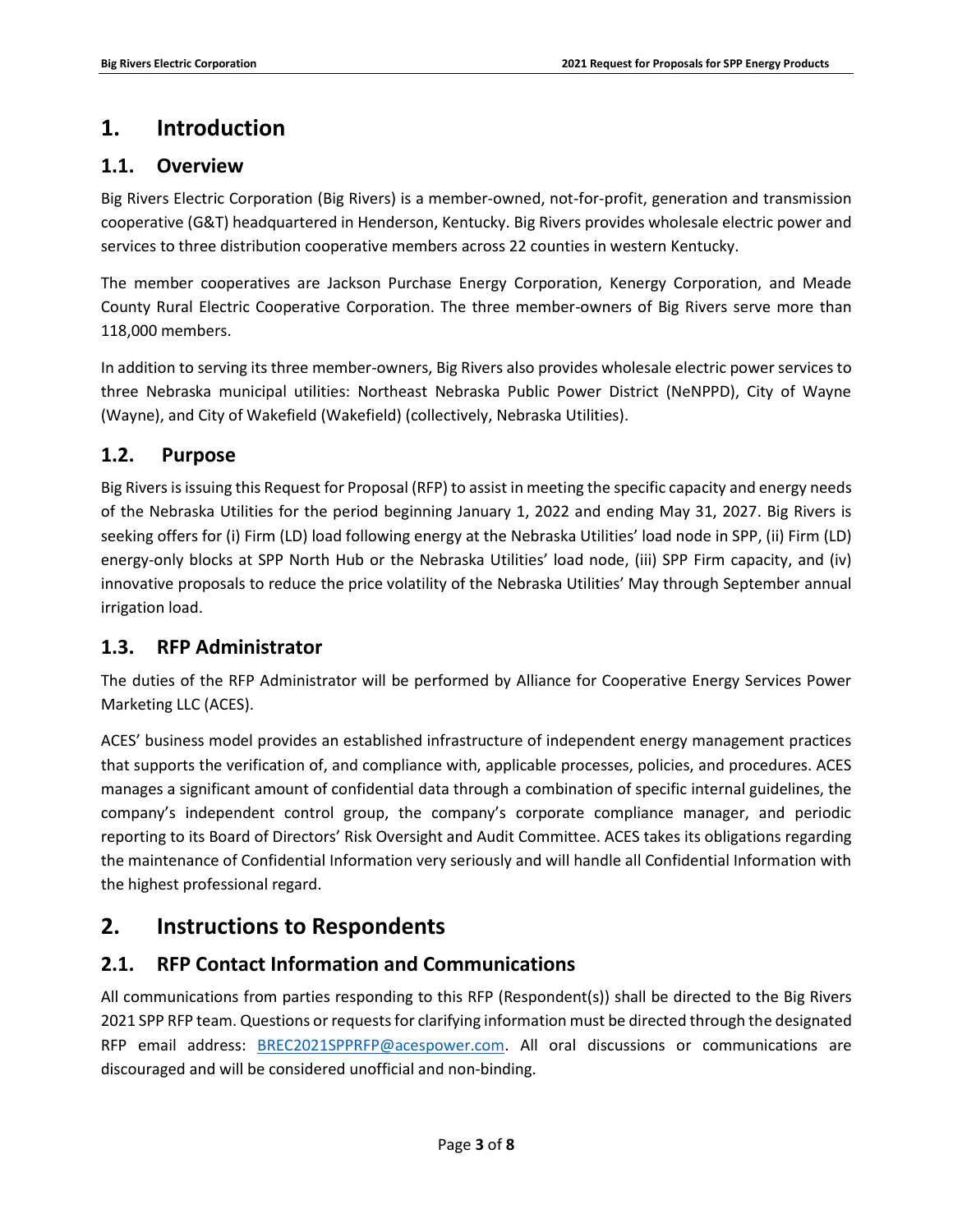The Big Rivers 2021 SPP RFP team will post relevant questions submitted by Respondents, as well as Big Rivers' responses, on the RFP website[: www.acespower.com/BREC2021SPPRFP](http://www.acespower.com/BREC2021SPPRF). Posting these questions and responses will ensure that all Respondents have equal access to non-confidential information that may be potentially relevant to their responses to this RFP.

### <span id="page-3-0"></span>**2.2. Notice of Intent to Provide Proposal**

Each Respondent must use the RFP email address identified in Section 2.1 to electronically submit its Appendix A: Notice of Intent to Provide Proposal (Appendix A). The deadline for a Respondent to submit its Appendix A is 2:00 p.m. Central Prevailing Time (CPT) on the Notice of Intent to Provide Proposal Deadline detailed in Section 2.5. Upon receipt of the Appendix A, the Big Rivers 2021 SPP RFP team will acknowledge receipt.

#### <span id="page-3-1"></span>**2.3. Submittal of Phase 1 Proposals**

All Phase 1 Proposals must be submitted and received electronically. To be considered and accepted, an electronic version of the appropriate Proposal Appendix or Appendices must be sent to the RFP email address identified in Section 2.1 no later than 2:00 p.m. CPT on the Phase 1 Proposal Submission Deadline detailed in Section 2.5.

Supporting documentation to the Proposal Appendix or Appendices is encouraged but not mandatory. Supporting documentation may include, but not be limited to, information detailing the Respondent and its capabilities with respect to the submitted Proposal(s).

Big Rivers and the RFP Administrator will only evaluate Proposals submitted in accordance with this RFP. Proposals sent directly to Big Rivers' or ACES' personnel will be discarded and will not be evaluated.

Big Rivers or the RFP Administrator reserves the right to contact a Respondent at any time to clarify Proposal terms and/or request additional information.

### <span id="page-3-2"></span>**2.4. Submittal of Phase 2 Proposals**

At the completion of Phase 1 evaluations, Big Rivers, in consultation with the RFP Administrator, will either select Proposals for further evaluation in Phase 2 or reject proposals. The RFP Administrator will notify Respondents of their selection for further evaluation or rejection. Upon notification that a Respondent's Proposal has been selected for advancement to Phase 2, the RFP Administrator will request final pricing from Phase 2 Respondents.

Respondents shall provide the final pricing in the appropriate Proposal Appendix and submit to the RFP email address identified in Section 2.1 no later than 2:00 p.m. CPT on the Phase 2 Proposal Submission Deadline detailed in Section 2.5. All Phase 2 Proposals must contain an acknowledgement or signature from an officer or agent of the Respondent who is duly authorized by the Respondent's authorizing governance body to submit such Proposal.

Big Rivers may require approval from its Board of Directors, the Kentucky Public Service Commission (KPSC), and the Rural Utilities Service (RUS) to enter into any binding transactions as a result of this RFP.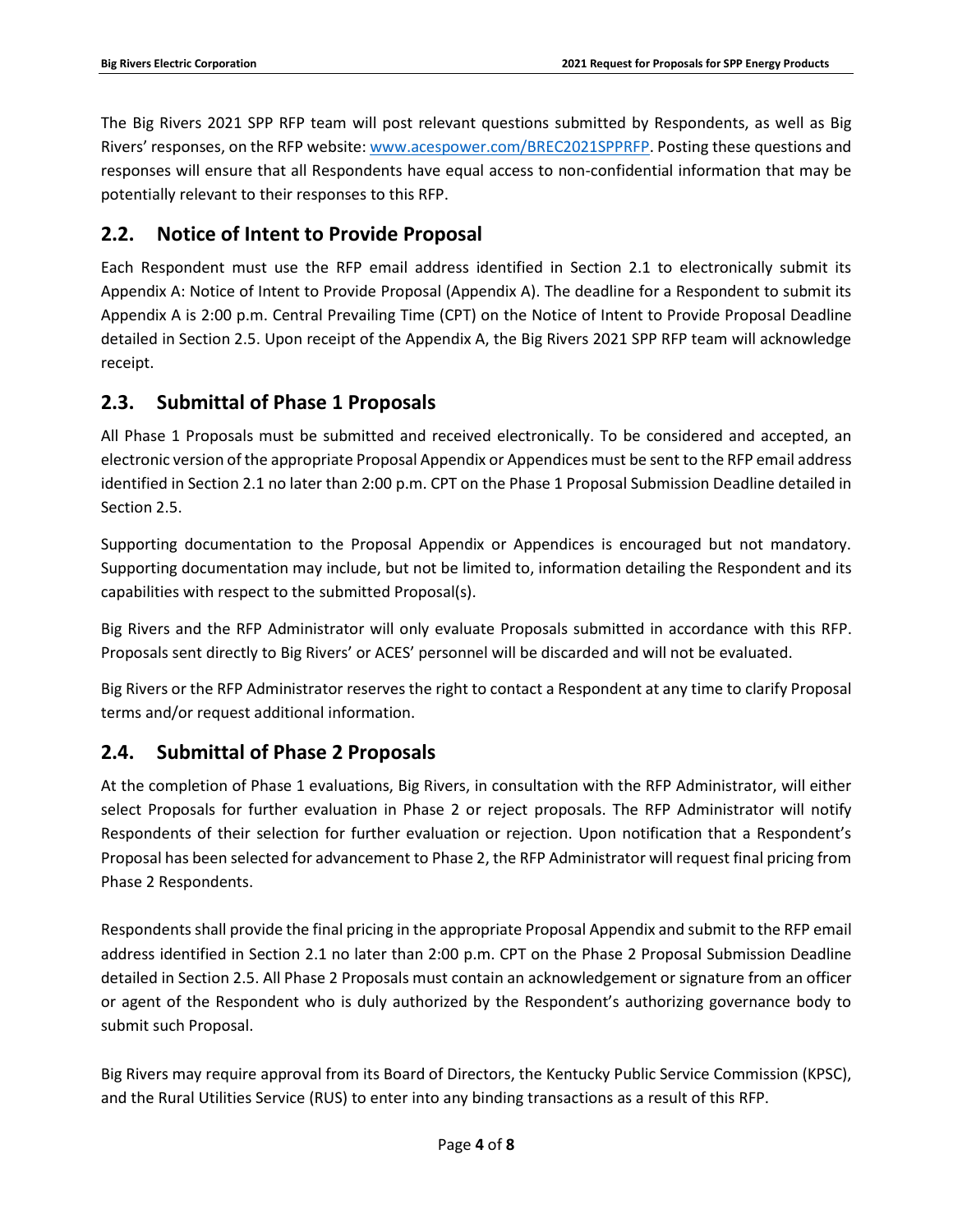#### <span id="page-4-0"></span>**2.5. RFP Schedule**

The Big Rivers 2021 SPP RFP schedule is detailed in Figure 1 below. As circumstances warrant, Big Rivers, in its sole judgment and discretion, may change this schedule. In that event, the RFP Administrator will inform all potential Respondents as far in advance as reasonably possible by posting any change on the RFP website, [www.acespower.com/BREC2021SPPRFP.](http://www.acespower.com/BREC2021SPPRFP)

#### **Figure 1.**

| <b>Milestone</b>                                            | <b>Deadline</b>            |
|-------------------------------------------------------------|----------------------------|
| <b>RFP Issued</b>                                           | June 15, 2021              |
| Notice of Intent to Provide Proposal Deadline (2:00 PM CPT) | July 1, 2021               |
| <b>Final Date for RFP Question Submittal</b>                | July 8, 2021               |
| <b>Phase 1 Proposal Submission Deadline (2:00 PM CPT)</b>   | July 22, 2021              |
| <b>Notification of Phase 1 Results</b>                      | August 5, 2021             |
| Phase 2 Proposal Submission Deadline (2:00 PM CPT)          | August 19, 2021            |
| <b>Notification of Phase 2 Results</b>                      | September 2, 2021          |
| <b>Regulatory Approvals (If necessary)</b>                  | <b>Fourth Quarter 2021</b> |
| <b>Energy Delivery Begins</b>                               | January 1, 2022            |

## <span id="page-4-1"></span>**3. Proposals**

#### <span id="page-4-2"></span>**3.1. Requested Proposals**

Big Rivers will consider Proposals from a diverse variety of market participants. Big Rivers will accept multiple Proposals from a Respondent. In the event an individual Respondent provides multiple Proposals, the Respondent must indicate whether or not the Proposals are mutually exclusive. Mutually exclusive Proposals will be evaluated as competing proposals.

As stated in Section 2.4, any transaction(s) resulting from this RFP shall be contingent upon Big Rivers receiving appropriate approvals from its Board of Directors, the KPSC, and RUS. Big Rivers anticipates, but does not guarantee, that these approvals will take no longer than 90 days after notification of Phase 2 results.

#### <span id="page-4-3"></span>**3.1.1. Proposals for Firm (LD) Load Following Energy**

Big Rivers will consider Proposals from Respondents for Firm (LD) load following energy at the Nebraska Utilities' load node (Load Following Proposal) in SPP which is NPPD\_BRPS\_LOAD1.

Load Following Proposals shall provide the information required in Appendix B-1: Evaluation Form for Firm (LD) Load Following Energy and Non-energy SPP Obligations. Respondents are encouraged to include additional relevant information, as necessary, to fully describe the proposed transactional parameters including any additional documentation that may assist in proposal analysis.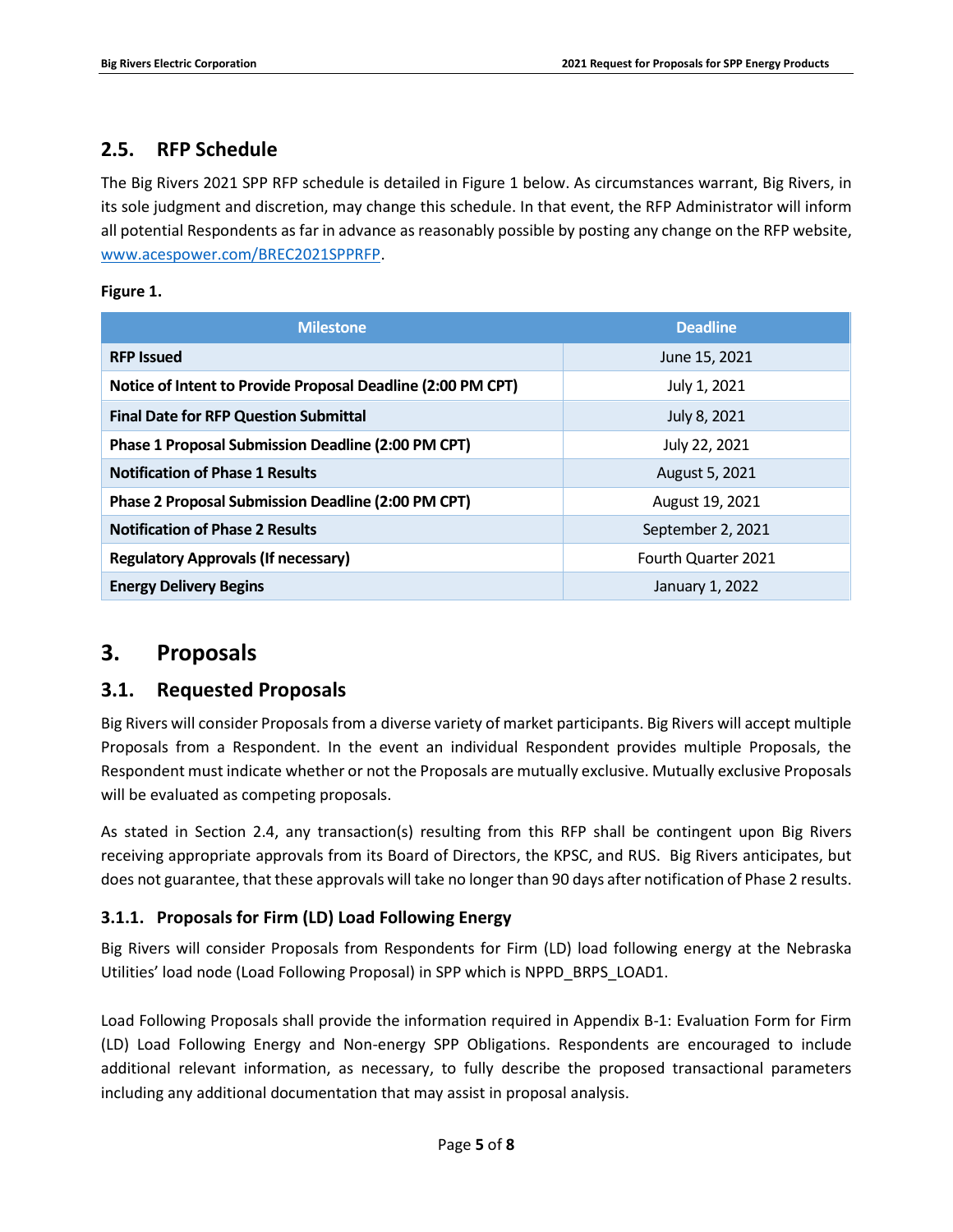Appendix B-1 assumes Respondents' Load Following Proposals include in their offer all energy charges, all SPP non-energy charges, and energy management fees that will be necessary to fully serve the Nebraska Utilities' real-time load obligation. In Section 1 of Appendix B-1, Respondents must indicate whether the Load Following Proposal offer is fixed for all energy charges, all SPP non-energy charges, and energy management fees or if certain costs will be passed through to Big Rivers. If not providing a fixed offer for the entirety of the real-time load obligation, Respondents must identify in Section 2 of Appendix B-1 which costs are not fixed and will be passed through to the Nebraska Utilities.

Load Following Proposals may have Term starting dates of January 1, 2022 or January 1, 2023. In either instance, with termination dates no later than May 31, 2027.

Upon full execution of the Appendix C: Non-Disclosure Agreement (Appendix C), the RFP Administrator will provide the historical hourly load data for the Nebraska Utilities to any Respondent contemplating providing a Load Following Proposal.

#### <span id="page-5-0"></span>**3.1.2. Proposals for Firm (LD) Energy-Only Blocks**

Big Rivers will consider Proposals from Respondents for Firm (LD) Energy Only Blocks (Block Energy Proposal). Big Rivers will consider Block Energy Proposals at NPPD\_BRPS\_LOAD1 and/or SPP North Hub.

Block Energy Proposals shall provide the information required in Appendix B-2: Evaluation Form for Firm (LD) Energy Only Blocks. Respondents are encouraged to include additional relevant information, as necessary, to fully describe the proposed transactional parameters including any additional documentation that may assist in proposal analysis.

Block Energy Proposals shall be in ten (10) MW increments for a maximum of the monthly quantities identified in Section 1 of Appendix B-2. Block Energy Proposals for alternative quantities will be discarded and will not be evaluated.

As detailed in Section 2 of Appendix B-2, Block Energy Proposals may be for an individual calendar year or for multiple calendar years. Block Energy Proposals for individual calendar years will be evaluated individually and Big Rivers reserves the right to select multiple, non-sequential calendar blocks from a Respondent. Block Energy Proposals for multiple calendar years may have Term starting dates of January 1 of a calendar year, however, in such instances, the Block Energy Proposal Term shall continue through and including May 31, 2027.

#### <span id="page-5-1"></span>**3.1.3. Proposals for SPP Firm Capacity**

Big Rivers will consider Proposals from Respondents for SPP Firm Capacity ("Firm Capacity") as defined in Attachment AA of the SPP Open Access Transmission Tariff (OATT). Firm Capacity shall be sourced from the Generation Resource, which shall qualify as a Designated Resource in accordance with the OATT.

SPP Firm Capacity proposals shall provide the information required in Appendix B-3: Evaluation Form for SPP Firm Capacity. Respondents are encouraged to include additional relevant information, as necessary, to fully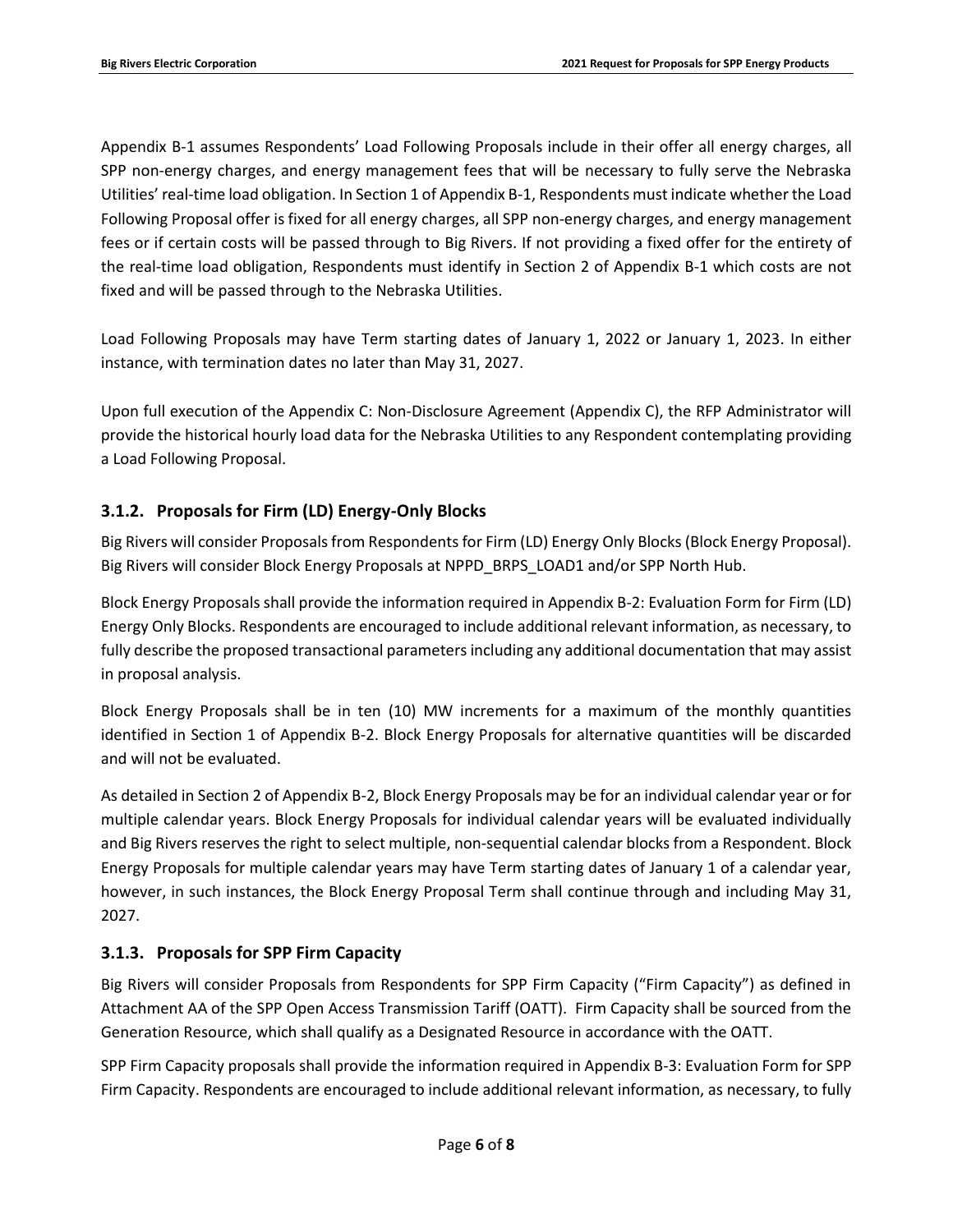describe the proposed transactional parameters including any additional documentation that may assist in proposal analysis.

All capacity proposals will be contingent upon no Directly Assigned Upgrade Costs in an SPP Aggregate Facilities Study to be submitted no later than November 30, 2021.

#### <span id="page-6-0"></span>**3.1.4. Proposals for Irrigation Load Solutions**

The Nebraska Utilities have about 25 MW of irrigation load each from mid-May through mid-September. Currently, the Nebraska Utilities pay a 100% pass through Big Rivers' market costs every year. The volume can vary based upon weather, soil conditions, commodity prices, and other factors. Big Rivers is seeking proposals to supply this load during the period requested. Please provide your proposal in a business memo format.

#### <span id="page-6-1"></span>**3.2. Evaluation Criteria**

Big Rivers intends to make the evaluations and rankings as fair and objective as possible while balancing multiple factors.

In its evaluation, Big Rivers will consider the information provided in the Appendices as well as the following criteria:

- Offer prices and/or calculation method inclusive of all costs, including taxes
- Responsiveness of Proposal
- Logistical, technical, economic, and commercial viability of Proposal
- Reliability of supply
- Other value-added benefits
- Existing master agreement or ability to complete an expedited master agreement to support transaction(s)

The criteria listed is neither inclusive nor is it in any particular order of importance.

In addition to the above, the financial stability and creditworthiness of each Respondent is an important consideration for Big Rivers. The level of creditworthiness may significantly impact Big Rivers' evaluation of a Proposal.

#### <span id="page-6-2"></span>**3.3. Waiver**

Big Rivers reserves the right, in its sole discretion, to reject any and all Proposals submitted as part of this RFP process for any reason. Big Rivers may request additional information to complete its evaluations. Respondents who submit proposals do so without recourse against Big Rivers for rejection or failure to execute an agreement for any reason. Big Rivers will not reimburse any cost incurred in the preparation or submission of a proposal or any subsequent negotiations regarding a proposal. Big Rivers reserves the right to terminate this RFP process at any time, without notice and with no obligation to purchase or continue negotiations.